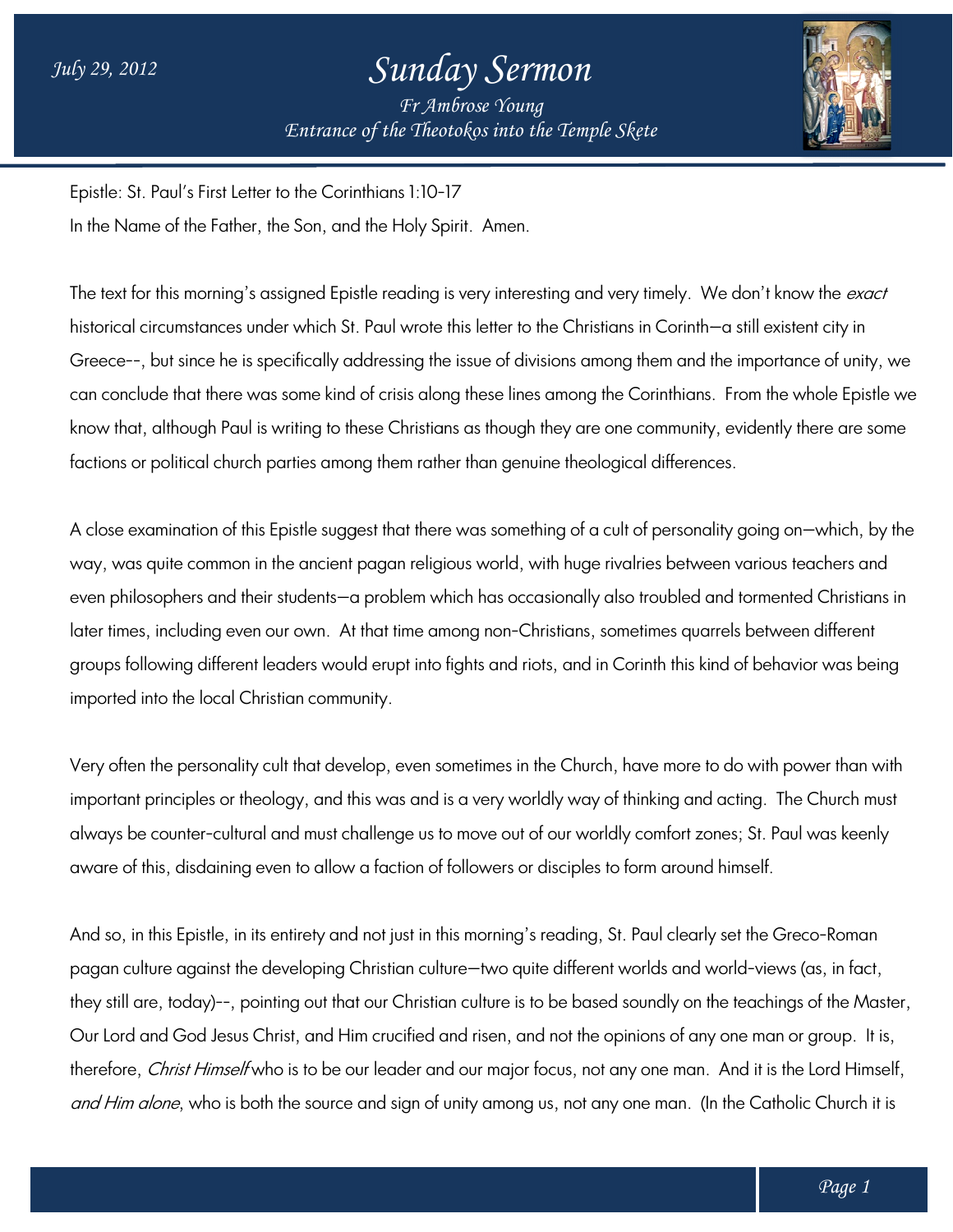## *Entrance of the Theotokos Entrance of into the Temple Skete Sunday Sermon Fr Ambrose Young*



believed that the Pope is the symbol and the vessel of unity, but this is a much, much later development in Western Christianity, and has no historical background in the early Church whatever.) believed that the Pope is the symbol and the vessel of unity, but this is a much, much later development in Weste<br>Christianity, and has no historical background in the early Church whatever.)<br>Normally I do not refer to or

Normally I do not reter to or quote trom non-Orthodox writers because the Church is herselt so rich, so redolent<br>and "fragrant" in Holy Fathers and saints from whom we can quote freely and draw abundant examples. But I'm and "tragrant" in Holy Fathers and saints trom whom we can quote treely and draw abundant examples. But I'r<br>going to make a brief exception this morning and mention a book—which I heartily recommend, by the way—by C.S. Lewis (more popularly known today for his famous Narnia books for children, but also a very fine writer of many other books). Around sixty years ago he wrote a book called "The Screwtape Letters" Letters"—a book which, if you many other books). Around sixty years ago he wrote a book called "The Screwtape Letters"—a book which, if you<br>read it, you will find that it haunts you; it just never leaves you. In this work a senior demon, Screwtape is a junior demon, Wormwood, how to subtly draw believers away from Christ. Among his instructions he tells Wormwood to help Christians to start focusing on "purely indifferent things" (as he puts it)-for us Orthodox Christians these could be anything: the style of sermons, the style or kind of icons, perhaps the inessential opinions Christians these could be anything: the style of sermons, the style or kind of icons, perhaps the inessential opinions<br>of the pastor or others in a parish church, the behavior of other congregants, even on whether or not o incense! In this way, this senior demon believed, Christ's followers can be slowly and deliberately separated from Christ and His true followers. And I have actually seen this happen! incense! In this way, this senior demon believed, Christ's followers can be slowly and deliberately separated from<br>Christ and His true followers. And I have actually seen this happen!<br>We have all of these temptations in th a senior demon, Screwtape is te<br>st. Among his instructions he tell<br>' (as he puts it)—for us Orthodox

in spades. These are always, as Screwtape wrote to Wormwood, "purely indifferent things," but they always in spades. These are always, as Screwtape wrote to Wormwood, "purely inditterent things," but they always<br>seem mightily and powerfully important to people at the time. These are both practical and sometimes philosophical non-essentials; rarely doctrinal, because *that* would alert people to their true nature. these sources of division take the form of enormously strong "opinions" about how to fast, which calendar to follow, which jurisdiction to belong to, and so forth. In my own time in Orthodoxy (42 years and counting, now) I have also these sources of division take the form of enormously strong "opinions" about how to fast, which calendar to follo<br>which jurisdiction to belong to, and so forth. In my own time in Orthodoxy (42 years and counting, now) I h priests, sometimes even laymen--, almost all of which eventually end in frightful disaster because they are not focused on "the one thing needful": our Lord and Savior Himself… priests, sometimes even laymen--, almost all ot which eventually end in trighttul disaster because they are not<br>focused on "the one thing needful": our Lord and Savior Himself…<br>When we go off to college we have in mind som he behavior of other congregants, even on whether or not one likes the<br>lieved, Christ's followers can be slowly and deliberately separated fr<br>actually seen this happen!<br>thodox Church even today. Believe me. And we have the

here in America—and accordingly we will arrange our course of studies so as to acquire some sufficiency and,